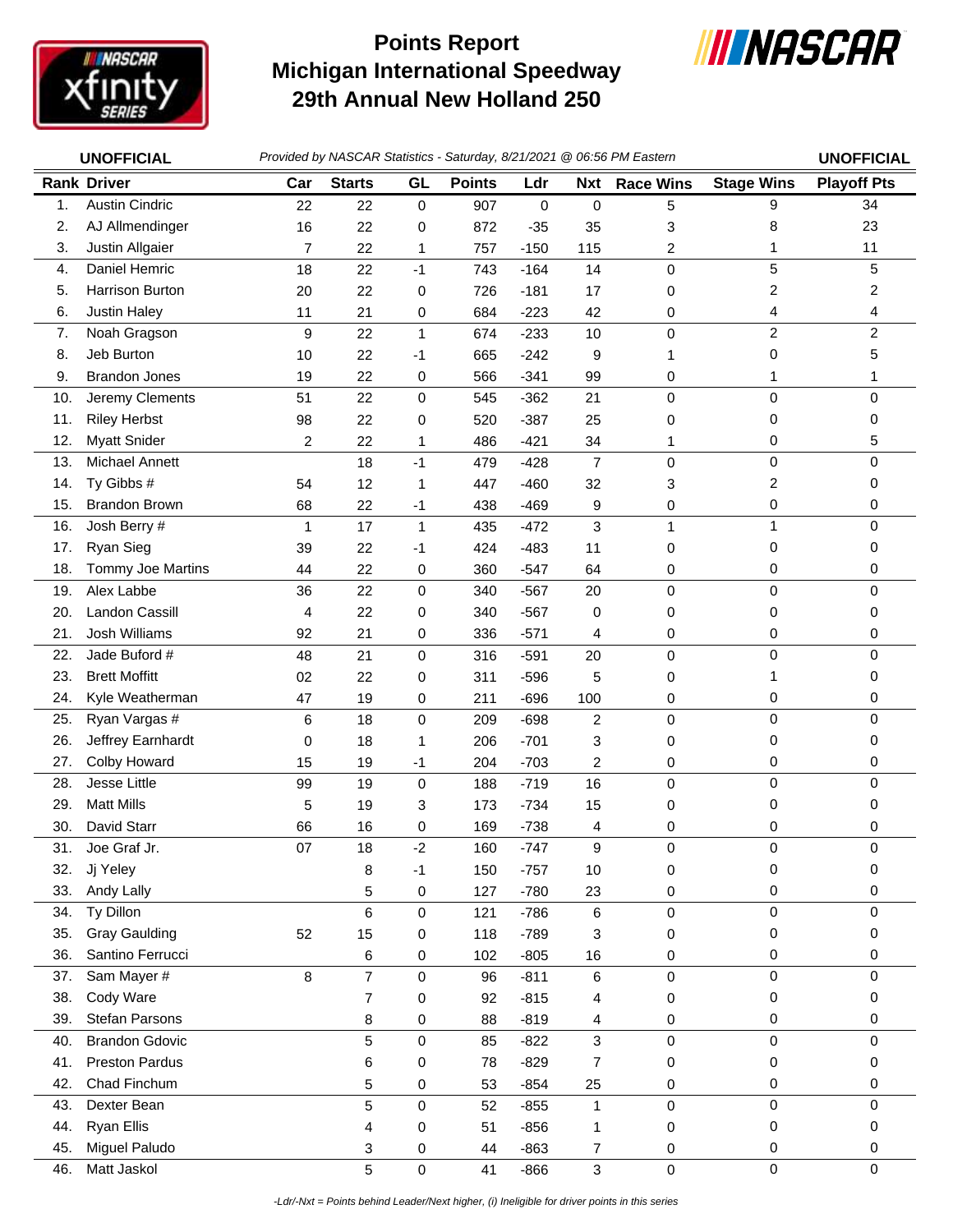|      | <b>Rank Driver</b>      | Car | <b>Starts</b>  | GL          | <b>Points</b>       | Ldr    | <b>Nxt</b>     | <b>Race Wins</b> | <b>Stage Wins</b> | <b>Playoff Pts</b>  |
|------|-------------------------|-----|----------------|-------------|---------------------|--------|----------------|------------------|-------------------|---------------------|
| 47.  | <b>Colin Garrett</b>    | 26  | 2              | 10          | 39                  | $-868$ | $\overline{c}$ | 0                | 0                 | 0                   |
| 48.  | Mason Massey            | 78  | 6              | 1           | 38                  | $-869$ | 1              | 0                | 0                 | 0                   |
| 49.  | <b>Will Rodgers</b>     |     | 2              | $-2$        | 32                  | $-875$ | 6              | 0                | 0                 | $\mathbf 0$         |
| 50.  | Spencer Pumpelly        |     | 3              | $-2$        | 32                  | $-875$ | 0              | 0                | 0                 | 0                   |
| 51.  | Natalie Decker          |     | 4              | $-1$        | 30                  | $-877$ | 2              | 0                | 0                 | 0                   |
| 52.  | Jason White             |     | $\overline{c}$ | $-1$        | 28                  | $-879$ | $\overline{c}$ | 0                | 0                 | $\mathbf 0$         |
| 53.  | Caesar Bacarella        | 90  | 3              | 0           | 28                  | $-879$ | 0              | 0                | 0                 | 0                   |
| 54.  | Stephen Leicht          |     | 3              | $-2$        | 28                  | $-879$ | 0              | 0                | 0                 | 0                   |
| 55.  | Ronnie Bassett          |     | $\overline{c}$ | $-1$        | 25                  | $-882$ | 3              | 0                | 0                 | 0                   |
| 56.  | <b>Garrett Smithley</b> |     | 2              | -1          | 25                  | $-882$ | 0              | 0                | 0                 | 0                   |
| 57.  | <b>Blaine Perkins</b>   |     | 4              | $-1$        | 25                  | $-882$ | 0              | 0                | 0                 | 0                   |
| 58.  | George Gorham           |     | $\mathbf{1}$   | $\mathbf 0$ | 21                  | $-886$ | 4              | 0                | 0                 | 0                   |
| 59.  | Carson Ware             | 17  | 3              | 4           | 19                  | $-888$ | 2              | 0                | 0                 | 0                   |
| 60.  | <b>Tanner Berryhill</b> |     | 2              | -1          | 17                  | $-890$ | 2              | 0                | 0                 | 0                   |
| 61.  | Sage Karam              |     | 1              | $-1$        | 17                  | $-890$ | 0              | 0                | 0                 | 0                   |
| 62.  | Loris Hezemans          |     | 2              | -1          | 16                  | $-891$ | 1              | 0                | 0                 | 0                   |
| 63.  | Robby Lyons             |     | 1              | -1          | 12                  | $-895$ | 4              |                  | 0                 | 0                   |
| 64.  | <b>Boris Said</b>       |     | 1              | $\mathbf 0$ |                     |        | 6              | 0                | 0                 | 0                   |
|      | Dave Smith              |     |                |             | 6                   | $-901$ |                | 0                |                   |                     |
| 66.  |                         |     | 1              | 0           | 4                   | $-903$ | 2              | 0                | 0                 | 0                   |
| 67.  | Kyle Sieg               |     | 1              | 0           | 3                   | $-904$ | 1              | 0                | 0                 | $\Omega$            |
| 68.  | Michael Munley          |     | 1              | 0           | 2                   | $-905$ | 1              | 0                | 0                 | 0                   |
| 69.  | Joey Gase               |     | 2              | 0           | 2                   | $-905$ | 0              | 0                | 0                 | 0                   |
| 70.  | Kyle Busch(i)           |     | 5              | 0           | 0                   | $-907$ | 2              | 5                | 4                 | 0                   |
| 71.  | Christopher Bell(i)     |     |                | 0           | 0                   | $-907$ | 0              |                  | 2                 | 0                   |
| 72.  | Martin Truex(i)         |     | 1              | 0           | 0                   | $-907$ | 0              | 0                | 2                 | 0                   |
| 73.  | Kevin Harvick(i)        |     | 3              | $\pmb{0}$   | 0                   | $-907$ | 0              | 0                | $\mathbf 0$       | 0                   |
| 74.  | Chase Elliott(i)        |     | 1              | 0           | 0                   | $-907$ | 0              | 0                | 0                 | 0                   |
| 75.  | Tyler Reddick(i)        | 23  | 6              | 0           | 0                   | $-907$ | 0              | 0                | 0                 | 0                   |
| 76.  | Chase Briscoe(i)        |     | 1              | $\mathbf 0$ | 0                   | $-907$ | 0              | 0                | 0                 | 0                   |
| 77.  | Austin Dillon(i)        |     | 4              | 0           | 0                   | $-907$ | 0              | 0                | 0                 | 0                   |
| 78.  | Bayley Currey(i)        | 74  | 16             | 0           | 0                   | $-907$ | 0              | 0                | 0                 | 0                   |
| 79.  | Cole Custer(i)          |     | $\mathbf{1}$   | $\mathbf 0$ | 0                   | $-907$ | 0              | 0                | $\mathbf 0$       | $\Omega$            |
| 80.  | Austin Hill(i)          |     | 3              | $\pmb{0}$   | 0                   | $-907$ | 0              | 0                | 0                 | 0                   |
| 81.  | Bubba Wallace(i)        | 61  | 1              | $\pmb{0}$   | 0                   | $-907$ | 0              | 0                | 0                 | 0                   |
| 82.  | Timmy Hill(i)           |     | 14             | $-1$        | 0                   | $-907$ | $\mathsf 0$    | 0                | $\pmb{0}$         | 0                   |
| 83.  | Jordan Anderson(i)      | 31  | 3              | 9           | 0                   | $-907$ | 0              | 0                | 0                 | 0                   |
| 84.  | Kris Wright(i)          |     | 6              | $-2$        | 0                   | $-907$ | 0              | 0                | 0                 | 0                   |
| 85.  | Kaz Grala(i)            |     | 1              | $-2$        | $\mathsf{O}\xspace$ | $-907$ | 0              | 0                | 0                 | $\mathbf 0$         |
| 86.  | James Davison(i)        |     | 1              | $-2$        | 0                   | $-907$ | 0              | 0                | 0                 | 0                   |
| 87.  | Danny Bohn(i)           |     | 1              | $-2$        | 0                   | $-907$ | 0              | 0                | 0                 | 0                   |
| 88.  | Bj Mcleod(i)            |     | $\overline{c}$ | $-2$        | 0                   | $-907$ | 0              | 0                | $\pmb{0}$         | $\mathbf 0$         |
| 89.  | Josh Bilicki(i)         |     | 3              | $-2$        | 0                   | $-907$ | 0              | 0                | 0                 | 0                   |
| 90.  | Ross Chastain(i)        |     | 1              | $-2$        | 0                   | $-907$ | 0              | 0                | 0                 | 0                   |
| 91.  | Jesse Iwuji(i)          |     | $\mathbf{1}$   | $-2$        | 0                   | $-907$ | 0              | 0                | 0                 | $\mathbf 0$         |
| 92.  | John Hunter Nemechek(i) |     | 1              | $-2$        | 0                   | $-907$ | 0              | 0                | 0                 | 0                   |
| 93.  | Spencer Boyd(i)         |     | 1              | $-2$        | 0                   | $-907$ | 0              | 0                | 0                 | 0                   |
| 94.  | Dawson Cram(i)          |     | 1              | $-1$        | 0                   | $-907$ | 0              | 0                | 0                 | $\mathbf 0$         |
| 95.  | Zane Smith(i)           |     | 1              | $-1$        | 0                   | $-907$ | 0              | 0                | 0                 | 0                   |
| 96.  | Grant Enfinger(i)       |     | 1              | $-1$        | 0                   | $-907$ | 0              | 0                | 0                 | 0                   |
| 97.  | Erik Jones(i)           |     | 1              | $-1$        | 0                   | $-907$ | 0              | 0                | $\mathbf 0$       | $\mathbf 0$         |
| 98.  | Cj Mclaughlin(i)        |     | 2              | $-1$        | 0                   | $-907$ | 0              | 0                | 0                 | 0                   |
| 99.  | Kyle Tilley             |     | 1              | $-1$        | 0                   | $-907$ | 0              | 0                | 0                 | 0                   |
| 100. | Mike Skeen              |     | 0              | $-1$        | 0                   | $-907$ | 0              | 0                | $\mathbf 0$       | $\mathsf{O}\xspace$ |